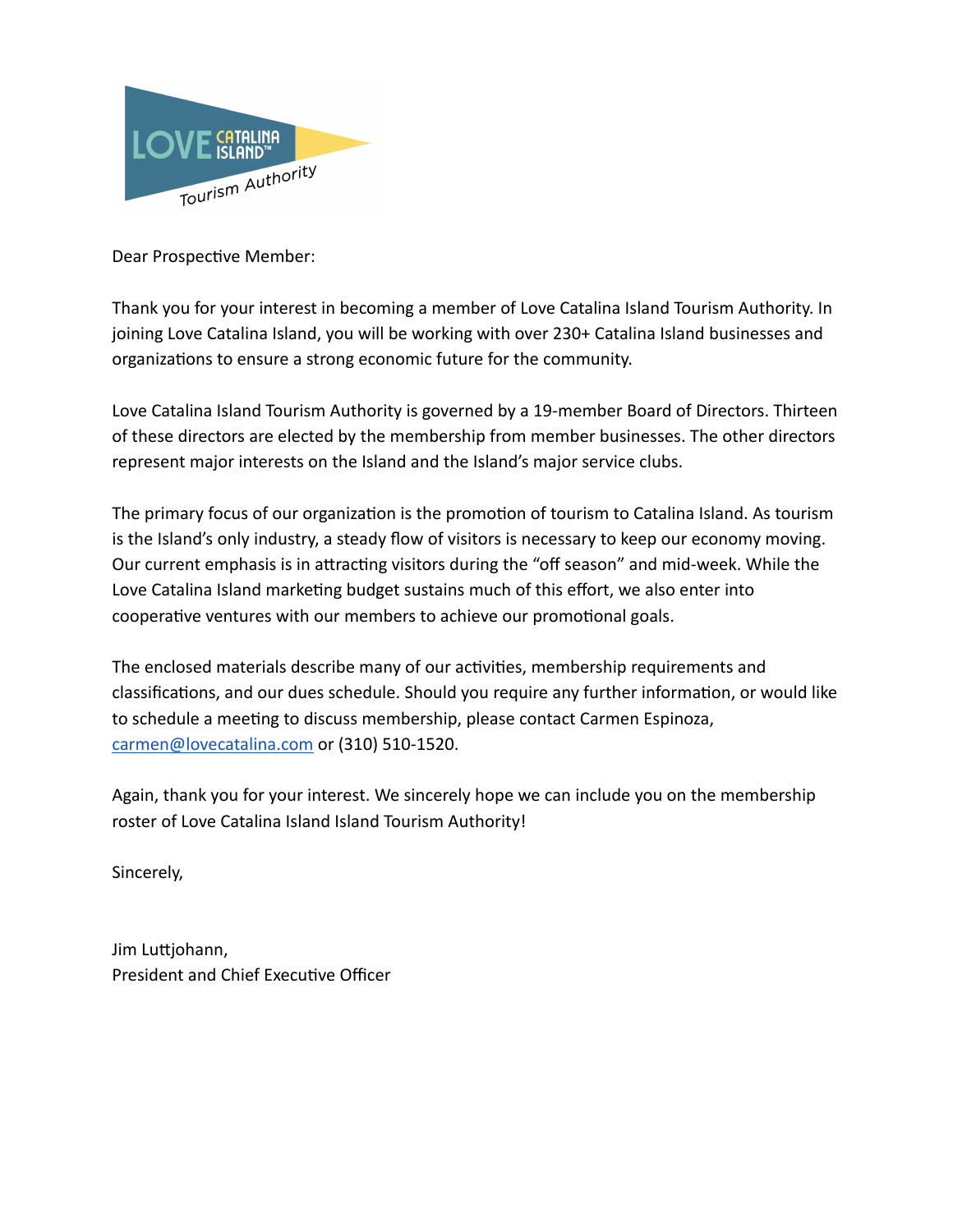# **What Is Love Catalina Island Tourism Authority?**

Because tourism is Avalon's only industry, Island residents and businesses have a strong interest in promoting travel and tourism so as to improve the local economy. The City of Avalon, the only incorporated municipality on Catalina Island, is particularly interested in tourism promotion because taxes generated by tourism and related activities are the primary source of most city revenues.

Incorporated in 1949 as the Avalon Chamber of Commerce, Love Catalina Island has been promoting Avalon and Catalina Island for the past 64 years. A membership of over 230+ businesses and individuals involved in the hospitality industry serve the needs of the island's visitors. While performing the functions of both a Chamber of Commerce and a Tourism Authority, the organization's primary role is that of the community's only private, non-profit destination marketing organization.

Funding for Love Catalina Island Tourism Authority is provided by both public and private sources. Overnight visitors to Avalon pay a transient occupancy tax collected by all city hotels and other transient accommodations. The City of Avalon allocates 22% of this tax for advertising and promotion through Love Catalina Island Tourism Authority. In a normal fiscal year, these public funds will account for approximately 65% of the Love Catalina Island's total budget. The remaining funds come from membership dues, member participation fees for various programs, and through fundraising. The private sector further leverages Love Catalina Island funding through in-kind contributions of boat tickets, hotel rooms, event tickets, meals, and other services. Members also coordinate their advertising and sales programs in cooperation through joint participation in travel and trade shows, hosting site inspections, 'banner' advertising, and other programs.

# **MISSION**

The mission of Love Catalina Island Tourism Authority is to attract visitors and advocate for commerce on Catalina Island.

# **STAFF**

Love Catalina Island is staffed by a team of sales and marketing professionals. Current staff includes a President/CEO & Film Liaison, Vice President of Sales & Marketing, Destination Marketing Manager, Events Manager, Executive Manager & Bookkeeper, Visitor & Member Services Manager, and Visitor Center Specialist.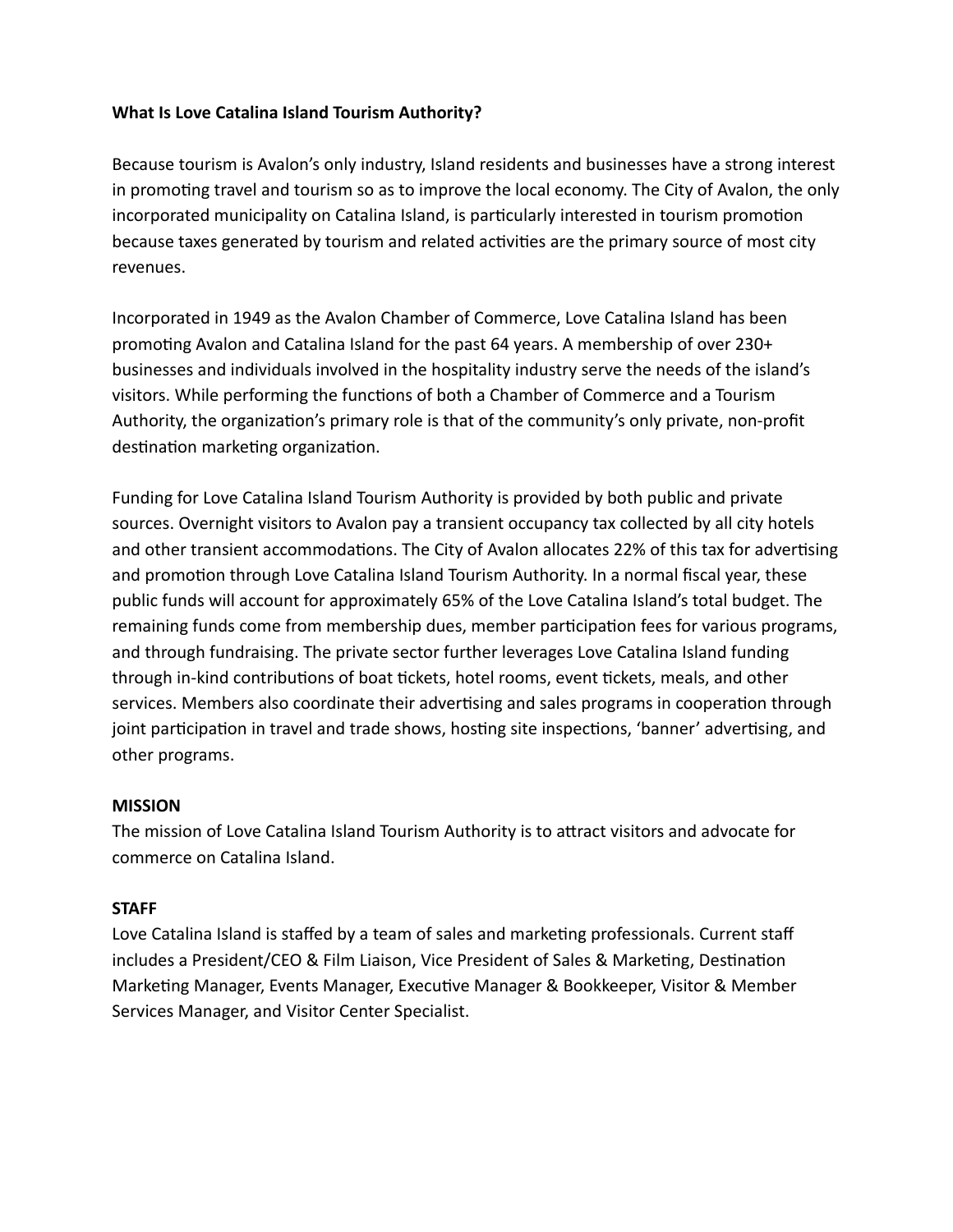#### **BENEFITS OF MEMBERSHIP**

#### **PROMOTING YOUR BUSINESS AND CATALINA ISLAND:**

#### **Each member is eligible to receive:**

- FREE listing in the Catalina Island Visitors Guide, published annually in January, and on the official Destination Management Organization website, lovecatalina.com
- Opportunity to place a display advertisement in the Catalina Island Visitors Guide and the Catalina Island Pocket Map, and/or a banner advertisements on the website
- FREE display of 4" x 9" materials in the brochure racks located at the Visitor Center on the Green Pleasure Pier
- Opportunity to display materials in mainland boat terminals through an exclusive program with Certified Folder Display Company
- Referral of visitors seeking products and/or services offered by your business
- Cooperative advertising and program opportunities at specially negotiated reduced rates in various media
- Participation in the Catalina Island Gift Certificate Program
- Cooperative participation in travel trade shows targeting consumers, as well as niche market show opportunities
- Promotion of your business through public relations programs
- Opportunity to submit a featured advertisement or coupon in the monthly email blast (small fee) to our database of prospective Catalina Island visitors (130,000+ subscribers)
- Insert a digital flyer in the weekly Thursday Update for FREE
- Add Catalina specials and/or packages on the website for promotion for FREE
- Be included on This Week on Catalina page on the website
- Use of the photo library [FREE](https://www.lovecatalina.com/media/image-library/)
- Opportunity to "host" a Mixer to showcase your business
- Discounts on Constant Contact e-marketing solutions
- Posts on social media outlets (200,000+ followers)

### **REPRESENTING YOUR BUSINESS INTERESTS**

- Representation at all levels of government
- Opportunities to help shape the policies that affect your business
- Candidate Forums and Questionnaires (local)
- Fixers- helpful gatherings to address a business need

### **EDUCATION OPPORTUNITIES**

● Ability to attend sponsored seminars at member-only rates

### **NETWORKING OPPORTUNITIES**

- Monthly Mixers, usually on the 3rd Thursday evening of each month
- Monthly Committee Meetings
- Annual Meeting & Installation Dinner
- Annual Marketing Conference

### **& OTHER BENEFITS**

- Opportunities to volunteer with committees
- "Thursday Update" weekly e-newsletter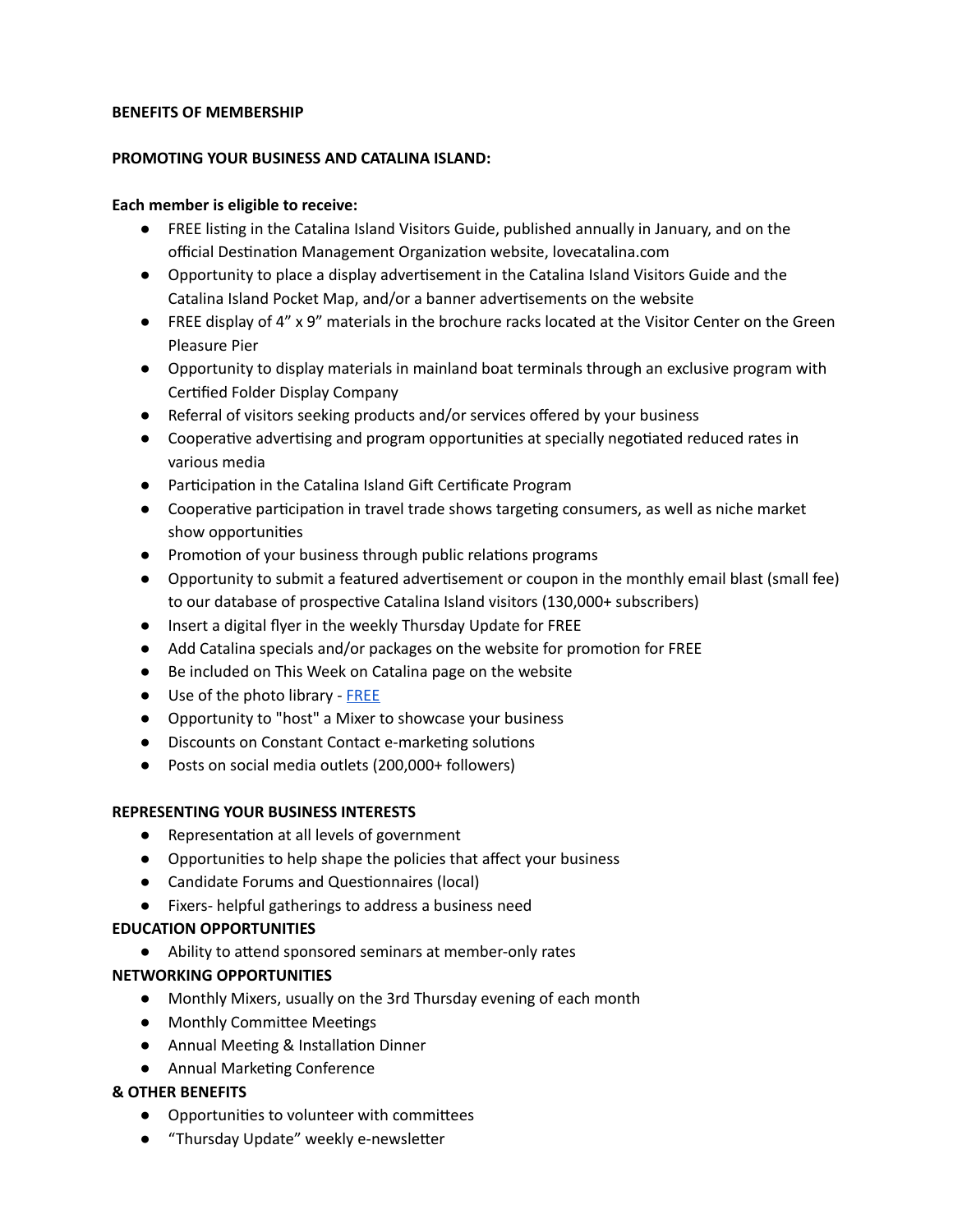## **MEMBERSHIP DUES SCHEDULE 2022-2023**

**Dues Requirements:** Membership in Love Catalina Island Tourism Authority is renewed on an annual basis in July of each year. On application, the applicant must provide a copy of their City of Avalon Business License (if required) and the application must be accompanied by the full amount of the membership dues. Renewal memberships must provide a copy of their current business license as well. Memberships will be prorated for businesses becoming members during the fiscal year. **A one me administration fee of \$30 will be included with all new applications. The membership year is from July** 1 through June 30. The dues level for the various membership categories is as follows:

Active Member - The status of Active Member shall be conferred upon those persons, firms, corporations or associations who are engaged in a profession or business in the City of Avalon or are engaged in business on Catalina Island. Each Active Member has the right to one vote on matters coming for a vote before the membership. Active members are entitled to one free listing in the annually published Visitors Guide, and may purchase advertising in the Visitors Guide at rates lower than those offered to non-members.

Accommodations: Hotels, rental units, condominiums, apartments & real estate offices. \$582.00 plus \$4.00 per rentable unit.

**Restaurants:** An establishment serving food with table service provided. \$582.00 plus \$1.00 per seat.

| Transportation: Dues is based on number of passengers carried per year |            |                  |            |  |  |  |
|------------------------------------------------------------------------|------------|------------------|------------|--|--|--|
| 1 - 500                                                                | \$413.00   | $500 - 1.000$    | \$584.00   |  |  |  |
| 1.000 - 5.000                                                          | \$1,166.00 | $5,000 - 25,000$ | \$1,757.00 |  |  |  |
| 25,000 - 100,000                                                       | \$2,345.00 | $100.000 +$      | \$3,515.00 |  |  |  |

**Banks & Utilities:** \$1,152.00 per year

Business: Any business entity not fitting one of the above classifications: \$412.00 plus \$2.00 per employee during peak season.

**Community Non-Profit Organization: \$56.00 per year** 

**Corporate Membership:** Multiple businesses owned by the same individual or entity may elect to apply for a "corporate" membership. The annual dues of Corporate Members shall be \$1,180.00, plus \$191.00 per individual business (DBA), plus the per seating, per employee, per passenger carried, or per unit charges applying to the categories listed above.

**Non-Business Friend of Love Catalina Island:** Those persons who are not actively involved in business activities, but who share a common interest with the objectives of the corporation may apply for membership as a Non-Business Friend of Love Catalina Island. The dues required is \$100.00 per year. Non-Business Friends of Love Catalina Island are not entitled to vote on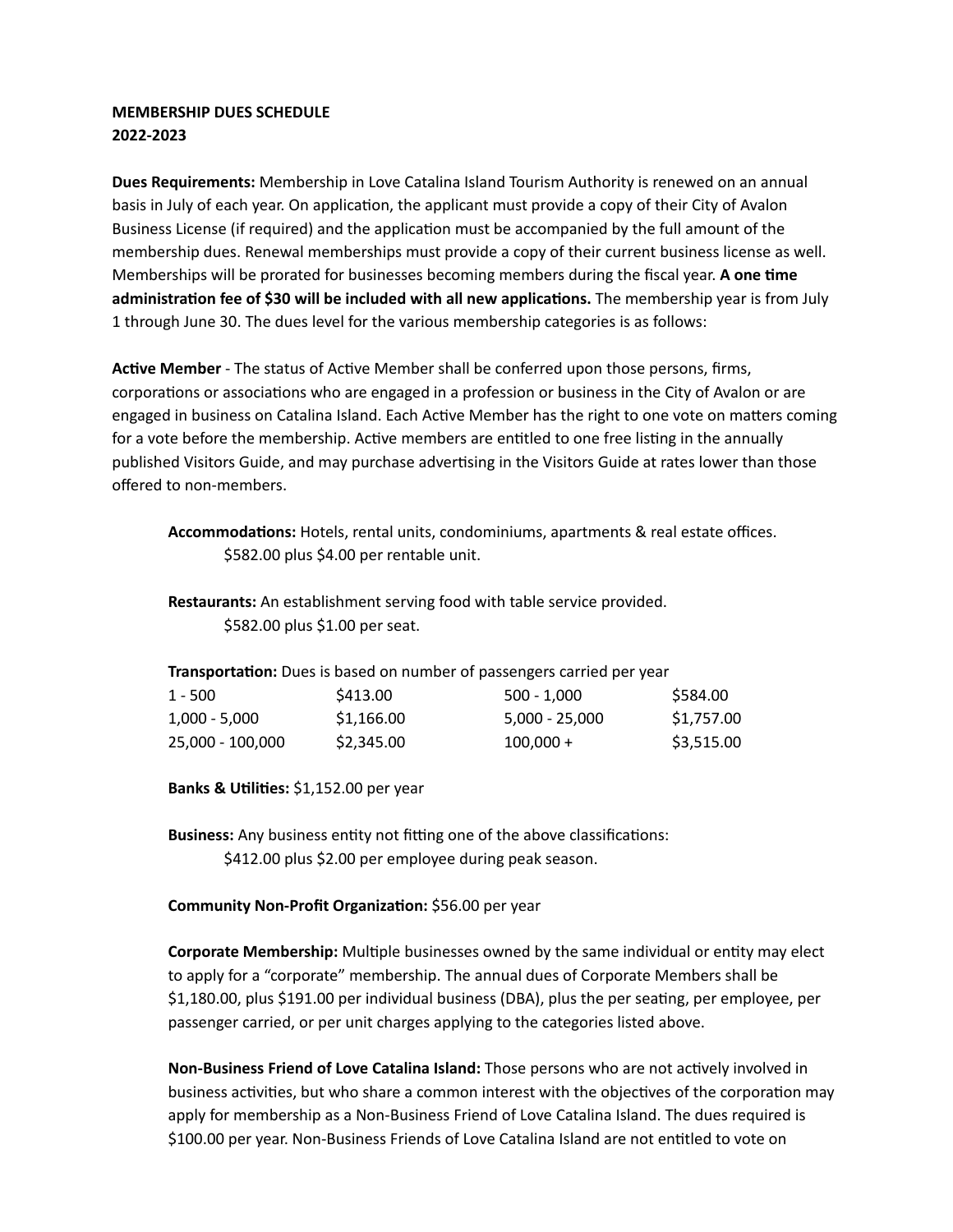matters coming for a vote before the membership, nor do they receive a free listing in the Visitors Guide or on Love Catalina Island's website.

IRS regulations require that you be informed that contributions or gifts to Love Catalina Island Tourism Authority are not tax deductible as charitable contributions. However, they may be tax deductible as ordinary and necessary business expenses. You may wish to consult your tax advisor regarding the deductibility of these contributions.

## **Pro-Rating of Dues**

Dues will be prorated for businesses becoming members of Love Catalina Island Tourism Authority during the fiscal year. To figure the initial amount of dues to submit with your application, use the chart below. First, determine the month in which your membership will be considered by the Board of Directors. The Board generally meets the third Thursday of each month. Then, multiply the basic dues amount by the % shown for that month adding any per employee, per unit, per seat, or per passenger amount. Basic dues amounts can be found on the sheet entitled "Membership Dues Schedule."

| Month in which % of Membership is<br>Yearly Considered | % of Yearly Dues |  |
|--------------------------------------------------------|------------------|--|
| July                                                   | 100%             |  |
| August                                                 | 92%              |  |
| September                                              | 83%              |  |
| October                                                | 75%              |  |
| November                                               | 67%              |  |
| December                                               | 58%              |  |
| January                                                | 50%              |  |
| February                                               | 42%              |  |
| March                                                  | 33%              |  |
| April                                                  | 25%              |  |
| May                                                    | 17%              |  |
| June                                                   | 8%               |  |

Thereafter, your membership will be renewable at the full annual rate. Membership renewal notices are mailed the first week in June, and are due by July 31 each year.